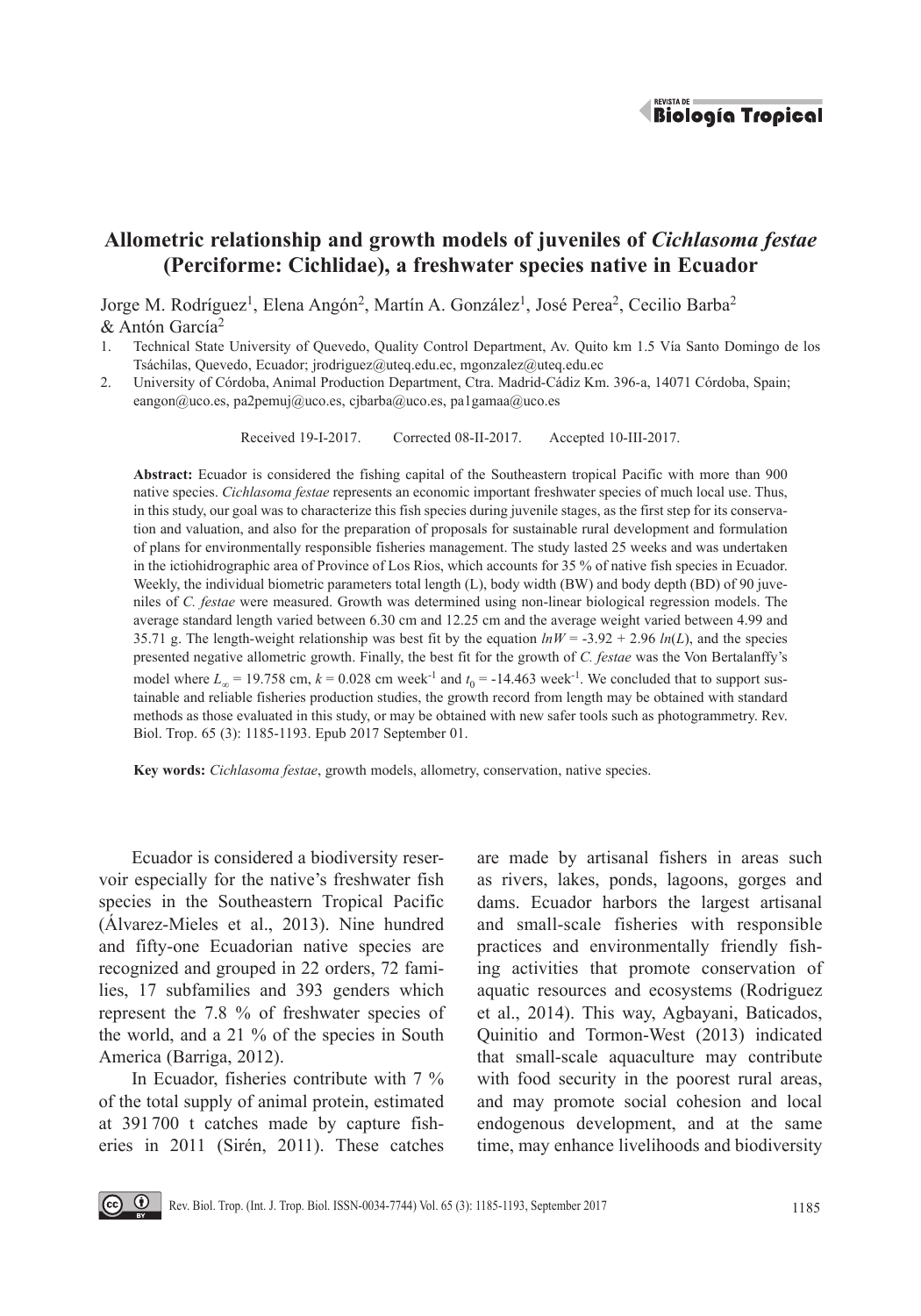conservation. The plan is that the conservation of native fisheries resources can be integrated as an essential part of biodiversity maintenance, and joint efforts between authorities, scientists, and local fishers can work together for the sustainability and management of these aquatic zoogenetic resources.

Currently, the native cichlids in Ecuador have come to risk (García, Tume, & Juárez, 2012), mainly due to the replacement of native species by foreign species such as tilapia, because these have highly invaded most areas, and the high catches of native local resources (Canonico, Arthington, McCrary, & Thieme, 2005).

In order to produce and preserve the native species, the administration state created the Cachari Experimental Station, located in Babahoyo in the province of Los Ríos, where a conservation programme for native species is currently being developed by the Subsecretaría de Acuacultura of Ministerio de Agricultura, Ganadería, Acuacultura y Pesca (MAGAP). According to MAGAP, the cultivation of *Cichlasoma festae* is becoming more and more popular due to its good growth rate, fecundity, ease of manipulation, ability to grow under suboptimal environmental conditions, disease resistance and good consumer acceptance. The first step in developing a conservation plan of a native resource, is the characterization of the species, knowledge of the allometric relationships and estimating its growth models (Delgadillo-Calvillo et al., 2012).

Currently, very few studies have characterized the growth of *C. festae* in Ecuador. In fishes, the stock assessment uses biological parameters that influence growth such as the weight and length (Karachle & Stergiou, 2012; Wells, Kohin, Teo, Snodgrass, & Uosaki, 2013; Siddique, Arshad, & Amin, 2015). According to Santos, Gaspar, Vasconcelos and Monteiro (2002), length-weight relationship presents several applications, i.e. fish biology, physiology, ecology and fisheries assessment and management. For fisheries population assessment, management and conservation of native species in Ecuador, a mathematical expression of the

mean individual body growth was required, relating the size of the species to its age (Katsanevakis & Maravelias, 2008). Nowadays, different growth models are applied: Von Bertalanffy growth pattern is the most widespread in studies (Von Bertalanffy, 1938), although Gompertz pattern (Gompertz, 1825) and Richard's growth model (Ricker, 1975) are frequently also applied. On the other side, since cichlid farming practices in Ecuador is a relatively recent activity, there are no specific and formal growth studies for local species. Thus, the aim of this research was to provide an initial characterization of the *Cichlasoma festae* growth during its juvenile stage under semi-controlled conditions, in order to enhance the conservation of this genetic resource, and to promote a sustainable and reliable fishery production.

## MATERIALS AND METHODS

**Study area and culture conditions:** The study was carried out in the Breeding and Conservation Center for Native Species of the Cachari Experimental Station (1º47'59" S - 79º28'54" W) of the Sub-Secretary of fish farming, from the MAGAP on Babahoyo, province of Los Rios (Ecuador). The climate of this area is tropical with an average temperature of 25 ºC, an annual rainfall of 2 400 mm and a relative humidity of 82 %. A total of 720 juveniles of *C. festae* of three weeks old were cultured, in net cages fixed in a pond bypass of the Babahoyo River, between September 2014 and February 2015. Since male and female could not be differentiated morphologically, sexing of the sampled fish was not carried out. The net cages were fixed in a surface of  $1 \text{ m}^2$  and submerged 1 m, and were filled at a density of 20 fish per  $m<sup>2</sup>$ , for a total of 18 net cages fixed. A random sample of five fingerlings per cage was taken every week, and each fish was weighed and measured individually. The following biometric parameters were obtained: total length (L), body width (BW) and body depth (BD) (with an ichthy-meter) and body weight (W) (on a top loading digital balance to an accuracy of 0.1 g) (Santos et al*.,* 2002). The juveniles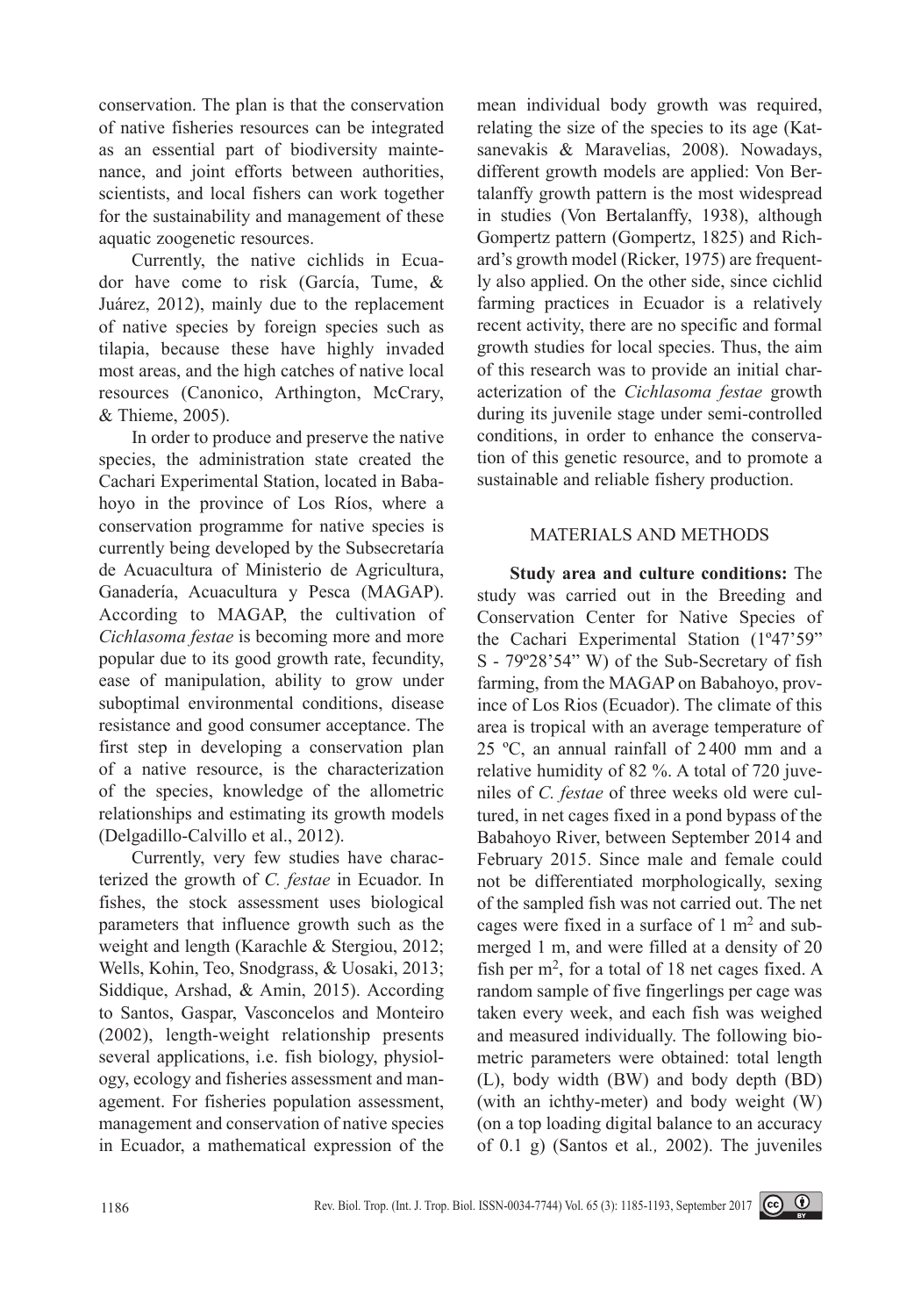of *C. festae* were fed with an extruded concentrate composed by 35 % protein, which was initially administered *ad libitum*, and then adjusted to 3 % of live weight, according to the nutritional recommendations of MAGAP. The study was carried out according to the Ecuadorian national recommendations for the management of fish, taking into consideration the regulations of animal welfare.

**Growth model estimations:** Firstly, the normality of the distribution of body weight and total length was verified using a Kolmogorov-Smirnov test. The variability of the individual weights and length was expressed as the coefficient of variation. Growth was modelled using non-linear regression analysis. The estimation of growth parameters was performed from weight after Gómez-Ponce, Granados-Flores, Padilla, López-Hernández, and Núñez-Nogueira (2011) and length following Milatou and Megalofonou (2014). We decided to build a model of growth from the length due to less variability of data. Different growth models were fitted to explain the growth of *C. festae* according to Barreto, Lessa, Hazin, and Santana (2011): the von Bertalanffy's growth model (VBGM, von Bertalanffy, 1938); the Gompertz's growth model (Gompertz, 1825); and the Richard's growth model (Ricker, 1975). The models were detailed as follows:

VBGM: 
$$
L_{(t)} = L_{\infty} (1 - e^{-k(t - t_0)})
$$
;  
Gompertz:  $L_{(t)} = L_{\infty} e^{[-ae(-kt)]}$ ;  
Richard:  $L_{(t)} = \frac{L_{\infty}}{[1 + e^{(-kt + b)}]^m}$ ;

where  $L_{(t)}$  = length at age *t*;  $L_{\infty}$  = maximal asymptotic length;  $k =$  growth coefficient;  $t_0 =$ theoretical age at which fish has zero length; and *b* = regression parameters and *m* = constant*.*

The different growth models were fitted with iterations by means of the Levenberg-Marquardt method for nonlinear least squares. The selection of the best model took place by using the coefficient of determination  $(R^2)$ , the mean squared error (MSE) and Akaike Criterion (AIC) (Akaike, 1974). AIC is a measure of the quality of a selected statistical model that best fits the data using the maximum likelihood technique, according to the methodology proposed by Katsanevakis and Maravelias (2008). Bias-corrected form (*AIC<sub>C</sub>*) of *AIC* was used for model selection as follows:

$$
AIC_C = AIC + \frac{2 k (k+1)}{n-k-1},
$$

where

$$
AIC = n \left( \log \left( 2\pi \frac{RSS}{n} \right) + 1 \right) + 2 k;
$$

*RSS* is the residual sum of squares, *n* the number of observations and *k* is the number of estimable parameters. The model with the smallest  $AIC_C$  value  $(AIC_{C, min})$  was selected as the best among the models tested. The AIC differences  $(\Delta_i = AIC_{C,i} - AIC_{C,min})$  were computed over all models. Finally, models with differences  $\Delta_i$  > 10 have essentially no support and might be omitted from further consideration; models with differences  $\Delta_i$  < 2 have substantial support, while there is considerably less support for model with  $4 < \Delta_i < 7$  (Burnham & Anderson, 2002).

**Fulton condition factor (***K***):** Fulton Condition factor (K), which is defined as the wellbeing of the fish, was calculated using the following equation  $K = 100$  *W/L*<sup>3</sup>, where W is total weight, and L is the total length in cm (Froese, 2006). K is a useful tool for monitoring of feeding intensity, age and growth rates (González et al., 2016).

**Length-weight relationship:** Lengthweight (L-W) relationship of *C. festae* was evaluated using the allometric regression analysis (González et al., 2016; Dantas, de Araújo, Fernandes de Oliveira, Silva, & Costa, 2016). The estimation of L-W relationship was made by the adjustment of an exponential curve to the data expressed in its logarithmic form (Santos et al*.,* 2002). L-W relationship was expressed as  $W = a L^b$ , the logarithmic transformation of which fives the linear equation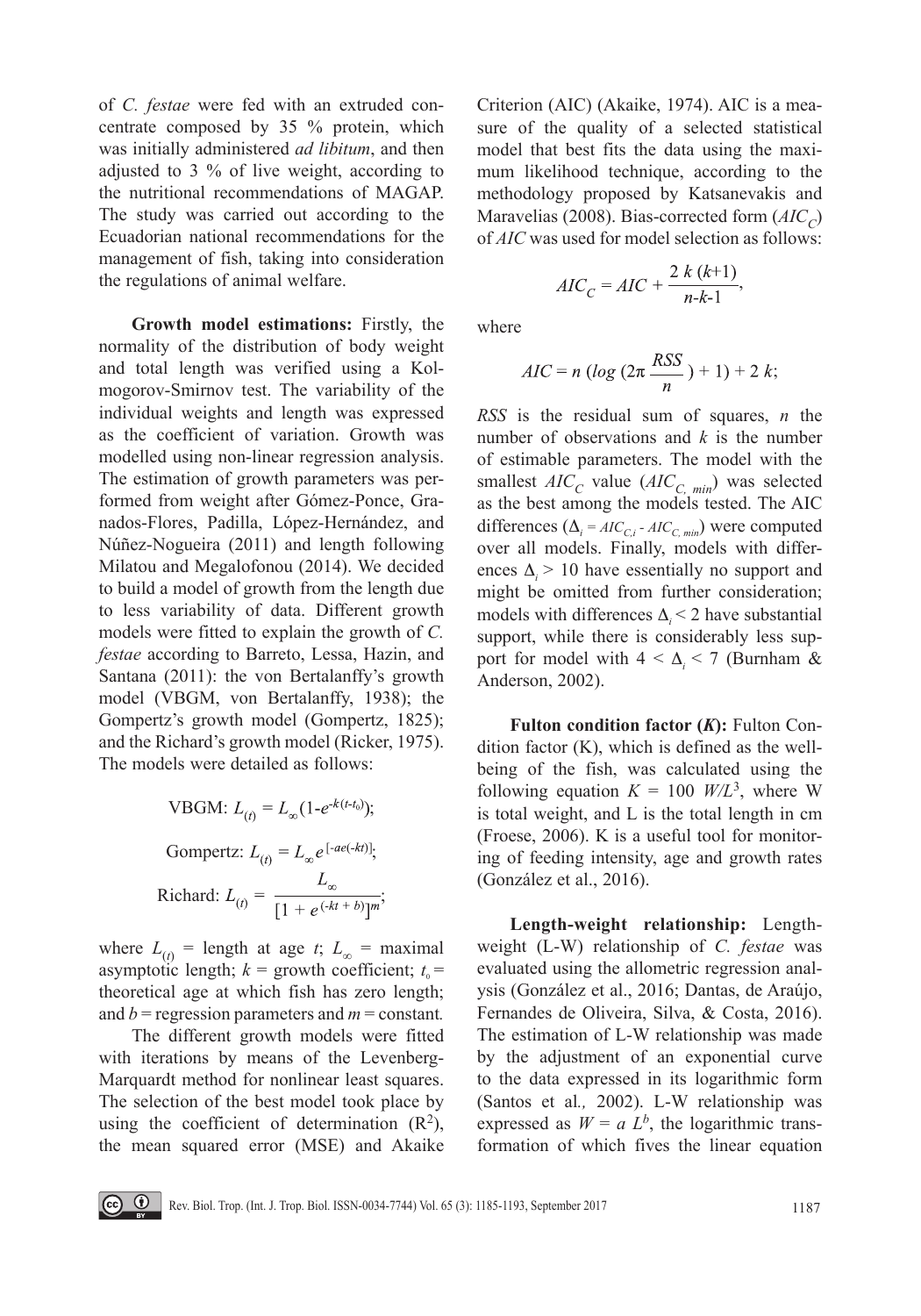$\log W = \log a + b \log L$ , where, *W* is the total weight in grams, *L* is the total length in centimetres, *a* is constant for the initial growth index and *b* is the growth coefficient. Constant *a* and *b* represent the point at which the regression line intercepts the *y* axis and the slope of the regression line, respectively. The L-W relationship shows an isometric growth when  $b = 3$ . Finally, in order to confirm the values of the constant *b* (slope of L-W relationship model) they were compared with Student's t-test  $(H_0)$ :  $b=3$ ) to detect any significant differences on the L-W relationship.

The level of significance in all cases was considered at  $P \leq 0.05$ . All statistical analyses were done using SPSS v.15.

#### RESULTS

**Growth models estimations:** A total of 720 juveniles of *C. festae* were cultivated during 25 weeks. At the beginning of the study, the average weight and length were 4.99 g (Standard Deviation,  $SD = 0.13$ ) and 6.3 cm  $(SD = 0.14)$ , respectively, and the average daily growth was  $0.199$  g.day<sup>-1</sup>. At the end of the experiment the average weight and length were  $35.71 \text{ g}$  (SD = 16.38) and 12.25  $cm (SD = 2.32)$ . Both individual distributions of weight (Kolmogórov-Smirnov = 0.11;  $P = 0.20$ ) and length (Kolmogórov-Smirnov =  $0.12$ ,  $P = 0.145$ ) were adjusted to a normal distribution; but a variability lower than 3 % was found for both weight and length data. From the fourth week of the experiment, the weight coefficient of variation (CV) increased significantly  $(P < 0.01)$ ; these differences remained

during the subsequent weeks  $(P < 0.01)$  (data no presented). The fish final weight showed a variation of 36 % for the sample as a whole, while lower CV for length was observed in a range between 10 to 20 % (data no presented) with a mean value 15.7 %.

**The growth parameters estimated for juveniles of** *C. festae***:** See table 1. Von Bertalanffy's model presented the greater value *L*∞ (19.758 cm). Likewise, VBGM showed the higher growth constant of all the studied models (0.028.week-1). Finally, only VBGM model described  $t<sub>0</sub>$  value, which indicates the theoretical age at which fish has zero length (-14.463 weeks). These parameters were used to construct the growth curve of *C. festae* (Fig. 1).

The coefficient of determination  $(R<sup>2</sup>)$ , the mean square error (MSE) and Akaike Criterion  $(AIC, AIC_C)$  and the differences  $\Delta_i$ ) were calculated for each data set in each estimated model, (Table 2). The coefficient of determination is widely used by statisticians as a goodness of fit indicator; which had the upper value for VBGM. Likewise Von Bertalanffy's model presented the lower SEM. Finally, the lowest AIC values were estimated using VBGM model which was considered the best model describing the growth of *C. festae* Those were followed by Richard's model, which reached a very similar AIC value  $(\Delta < 2)$  and the Gompertz's model ranked fourth with  $\Delta \geq 2$ .

**Fulton condition factor (***K***):** The mean value of the condition factor *K* was 1.76 (SD =0.26) for the original data (from a range of 0.65 to 3). The coefficient of variation was not high (14.90 %).

| Model                | $L_{\infty}$ | SD    | $CI$ (-/+)  | K     | <sub>SD</sub> | $CI$ (-/+)           |                          | SD. | $CI$ (-/+)                        |
|----------------------|--------------|-------|-------------|-------|---------------|----------------------|--------------------------|-----|-----------------------------------|
| <b>VBGM</b>          | 19.758       | 232   | 15.21/24.3  | 0.028 |               | $0.06$ $0.014/0.039$ |                          |     | $-14.463$ $1.726$ $-17.28/-10.51$ |
| Gompertz $2$         | 16.51        | 0.998 | 14.55/18.47 | 0.008 | 0.001         | 0.006/0.009          | $\overline{\phantom{a}}$ | ۰.  | $\overline{\phantom{a}}$          |
| Richard <sup>3</sup> | 16.50        | 449   | 7.67/25.32  | 0.008 | 0.009         | $-0.009/0.024$       | -                        |     | $\overline{\phantom{a}}$          |

TABLE 1 Growth models and parameters estimated for *Cichlasoma festae*

VBGM: von Bertalanffy's growth model; *L∞* = maximal asymptotic length (cm); SD: Standard deviation; CI: Confidence interval;  $k =$  growth constant (week<sup>-1</sup>);  $t_0$  = theorical age at which fish length is zero (weeks),  $^2$  a= 1.059;  $^3$  b= -4.846; m= 135.136.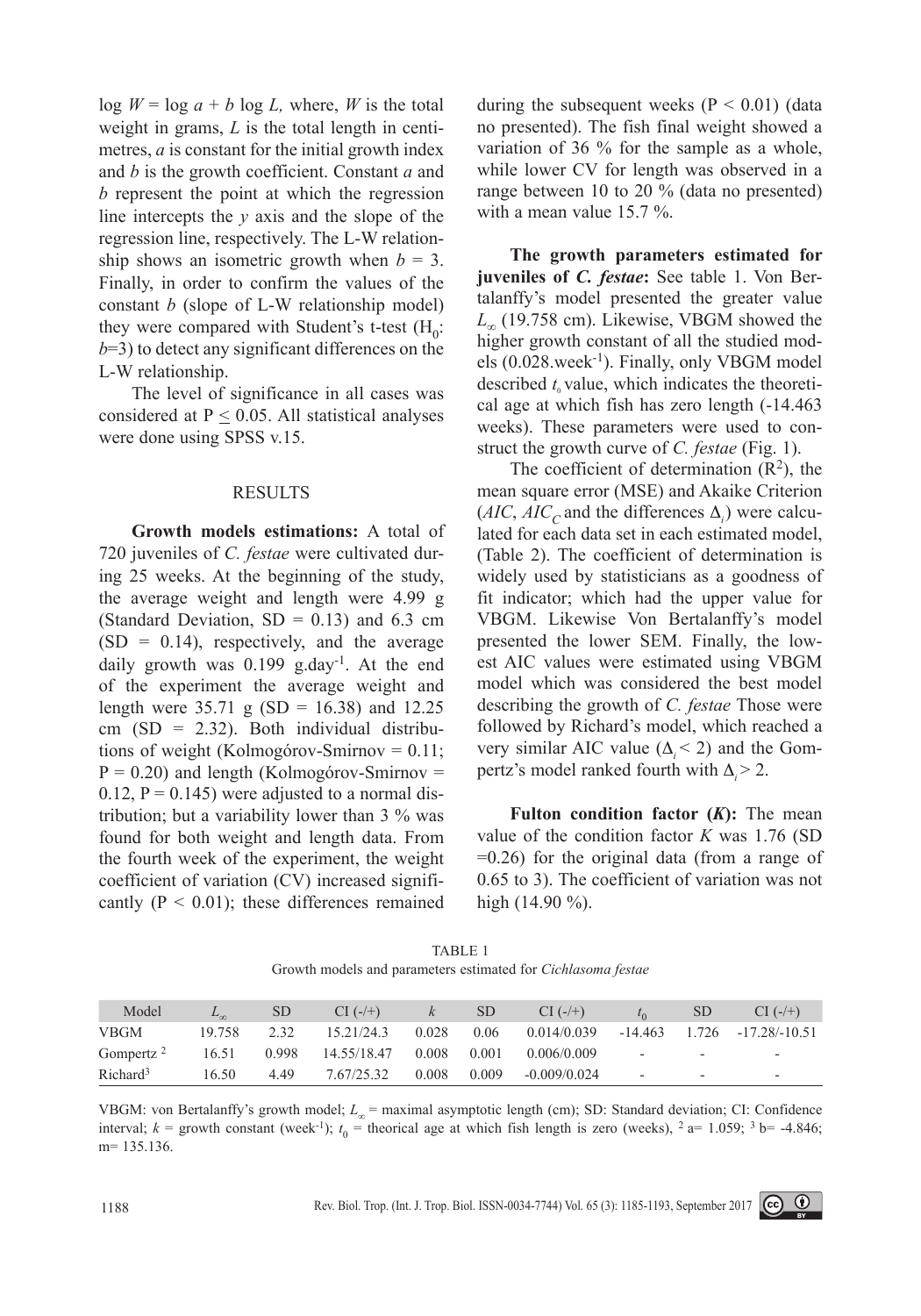

**Fig. 1**. Estimated Von Bertalanffy's growth curve and observed values for *Cichlasoma festae*.

TABLE 2 Ranking of the four models based on  $\mathbb{R}^2$ , MSE and Akaike information criterion values

| Model       | $R^2$  | <b>MSE</b> | AIC     | $AIC_C$ | Δ    |
|-------------|--------|------------|---------|---------|------|
| <b>VBGM</b> | 0.6839 | 1273.9     | 1824.86 | 1824.88 |      |
| Gompertz    | 0.6837 | 1274.6     | 1827.10 | 1827.14 | 2.26 |
| Richard     | 0.6837 | 1274.6     | 825.10  | 825.12  | 0.24 |

VBGM: von Bertalanffy's growth model; R2: coefficient of determination; MSE: the mean square error; AIC: Akaike Criterion *AIC<sub>C</sub>*: Bias-corrected form of *AIC*;  $\Delta_i$ : AIC differences  $(\Delta_i = AIC_{C,i} - AIC_{C, min})$ .

**Length-weight relationship:** L-W relationship was estimated by the function:  $W =$ 0.0198  $L^{2.96}$  ( $ln W = -3.92 + 2.96 ln(L)$ ) with a coefficient of determination  $(R^2)$  of 94.7 %; and allometric coefficient (*b*) lower than 3. The parameter *b* had a mean value of 2.96 (SD  $= 0.019$ , subsequently, the significance was verified considering the value of 3 by the use of a t-test ( $t$ -test = 25.7; P  $\leq$  0.05), therefore, an allometric growth during juvenile stage of *C. festae* was obtained (Fig. 2).

#### DISCUSSION

The average daily growth of juveniles of *C. festae* was lower than those reported for *Tilapia nilotica* (0.49 day-1) (Gómez-Ponce et al., 2011). At the beginning of the study, variability

lower than 3 % was found in both weight and length, similar to *Dicentrarchus labrax* results of Saillant et al. (2003). The low correlation between weight-length with the width (lower than 0.6), could be referred to a juvenile stage data of *Cichlasoma*, but not to the final stage, where length and weight increased faster than width (Rodríguez et al., 2014).

The Von Bertalanffy's growth model was fitted to mean length and growth parameters  $L_{(t)} = 19.758$  (1- $e^{-0.0028(t+14.46)}$ ) with an R<sup>2</sup> of 0.68. Studies on *Tilapia* growth in Mexico obtained 56.83 for *L∞* and 0.13 for *k* (Palacios, 1995). Likewise, Gómez-Ponce et al*.* (2011) obtained higher values of  $L_\infty$  and  $k$  ( $L_\infty$  = 28.11 cm;  $k = 0.33$  week<sup>-1</sup>) for Tilapia. However, no *C. festae* data were available.

The condition factor *K* is a useful index to monitor feeding intensity, age, and growth rates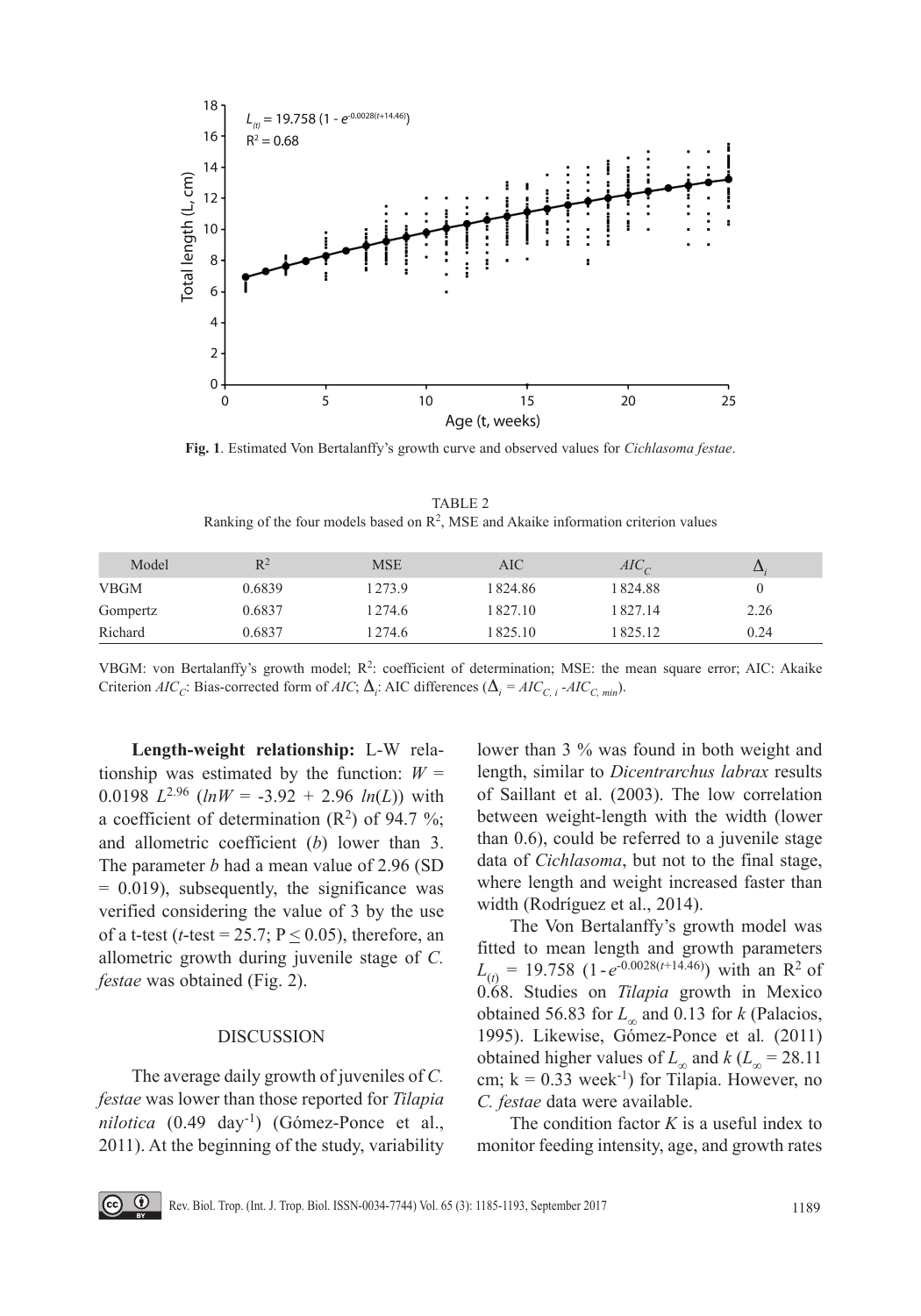

**Fig. 2.** Length-weight relationship of *Cichlasoma festae.*

in fish (Oni, Olayemi, & Adegboye, 1983). It is strongly influenced by both biotic and abiotic environmental conditions and can be used as an index to assess the status of the aquatic ecosystem in which fish live. The condition factor values of *C. festae* from the current study (1.76) were lower than those registered by Chukwuemeka, Tsadu, Ayanwale, Erhabor, and Falusi (2014) in *Tilapia aurea*, *Tilapia galileae* and *Auchenoglanius occidentalis* and lower than those reported by Anene (2005) in four cichlid fishes (4.9). However, Fagbuaro, Oso, Olurotimi and Akinyemi (2015) recorded significantly lower values (0.68) in *Clarias gariepinus* fish. The condition factor *K* obtained in this study implies that the fish may not have feed to the required level.

The length-weight relationship allowed a closer view of the type of growth of this native species. Santos et al., (2002) defined that the isometric type of growth is when the length and weight increase in the same proportion. According to Delgadillo-Calvillo et al. (2012), in aquaculture, the weight is directly proportional to the cube of its length  $(b=3)$ ; this shows an isometric growth, therefore, if  $b < 3$  the

growth is negative allometric, while for value over 3, the allometric is positive. The estimated parameter allometric (*b*) from the weightlength relationship had the value of 2.96 and the intercept of 0.0198. The results showed that the rate of weight gain is less than the rate of length increase. The L-W relationship showed a growth of negative allometric type, the value of the coefficient was *b*= 2.96. García et al*.*, (2012) indicated an isometric growth between length and weight for *Oreochromis niloticus* in Peru. Similar results were published by Kullander (2003) for *Cichlidae,* where the estimation of *b* was found between 2.93 and 3.33, and the intercept *a* was found between 0.00576 and 0.0602. In a similar study by Gómez-Ponce et al. (2011) for *Oreochromis niloticus* in Mexico, allometric coefficients ranged between 2.5 and 3.5 were shown, giving credence to the results of this study.

Barreto et al. (2011) have studied the fish growth by making captures during different growth stages; they have classified the fishes and later have adjusted the recorded measures to a biologic function of Von Bertalanffy. In this study, a direct method was selected according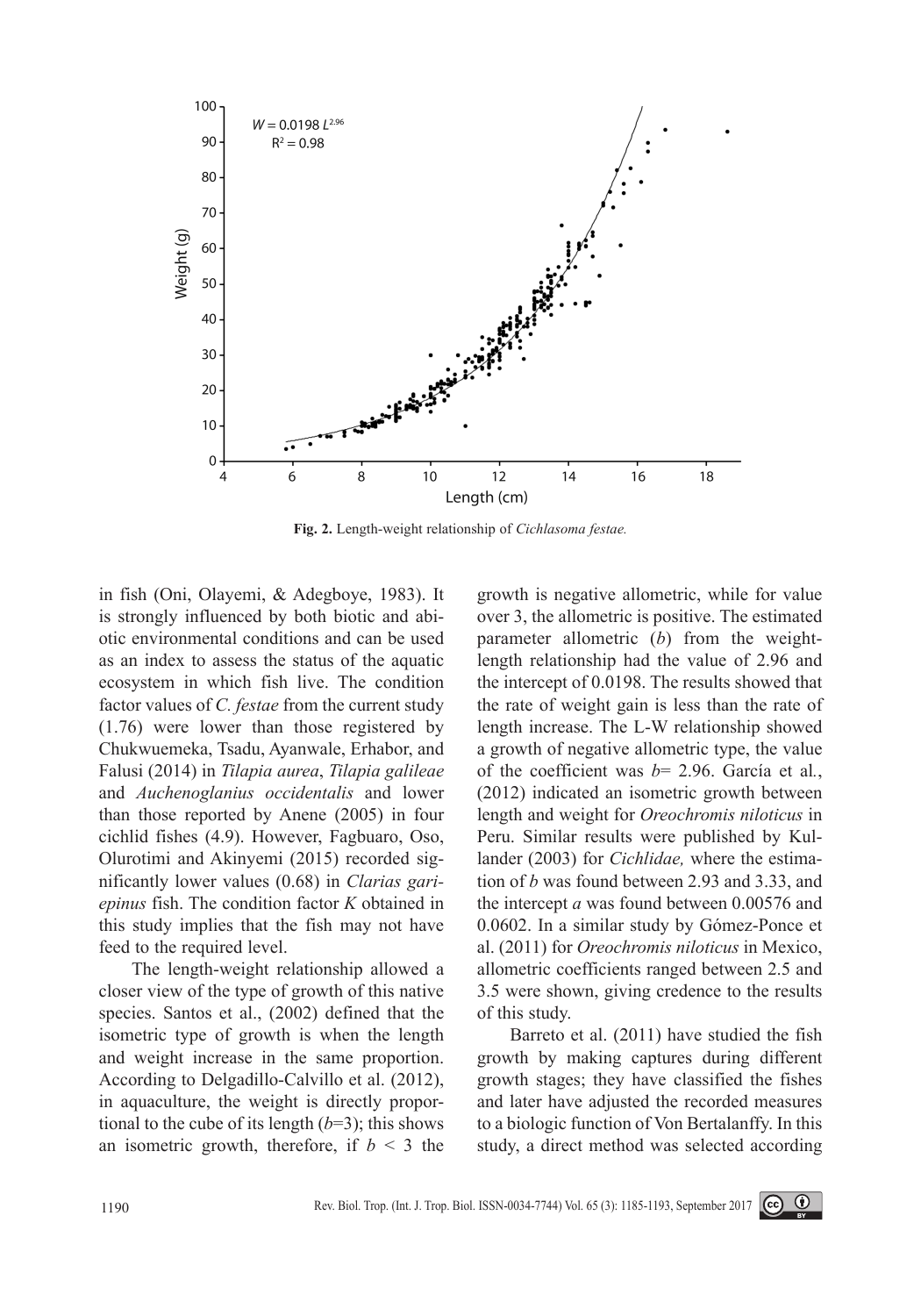Dampin, Tarnchalanukit, Chunkao, and Maleewong (2012) which studied the growth model of *Oreochromis niloticus* in net cages fixed with semi-controlled conditions. Although of various failures in breeding, the productive cycle is beginning to be discovered, and the breeding can be reproduced in semi-controlled conditions for future experimental models, and to be used in aquaculture conservation.

In order to improve the conservation of native species, future studies must be developed by small scale fishers generating synergies with researchers. Since stakeholder participation is importantly directed to environmental decision-making processes, they may support the conservation of these local genetics resources. The benefits of different sectors participation on the water quality governance include not only improved interaction and dialogue, but also mutual exchange of knowledge, transparency in the process, and impulse trust among participants.

Future efforts should include genetic and reproductive characterization, in order to promote an integral conservation plan of this resource in Ecuadorian rivers. The obtained non-linear models such L-W relationship as a growth model, constituted suitable indicators of this fish growth; they are easy to obtain, avoid the direct fish handling and diminish risk factors associated with stress and pathology. Moreover, the growth record from length might be associated to photogrammetry, similar to Perea, García, Acero, Valerio and Gómez (2008) in snails; this indicates a great useful for developing of sustainable and reliable fishery production.

### **RESUMEN**

**Relación alométrica y modelos de crecimiento de juveniles de** *Cichlasoma festae* **(Perciforme: Cichlidae), una especie nativa de agua dulce en Ecuador**. Ecuador se considera la capital pesquera del Pacífico tropical suroriental con más de 900 especies nativas. *Cichlasoma festae* representa una importante especie de agua dulce de gran uso local. Por lo tanto, en este estudio, nuestro objetivo fue caracterizar esta especie durante la etapa juvenil, como primer paso para su conservación y valoración, así como para la preparación de propuestas para el desarrollo rural sostenible y la formulación de planes para una gestión pesquera ambientalmente responsable. El estudio duró 25 semanas y se llevó a cabo la zona ictiohidrográfica de la Provincia de Los Ríos, que representa el 35 % de las especies nativas en Ecuador. Semanalmente, se midieron los parámetros biométricos individuales longitud total (L), ancho corporal (BW) y profundidad corporal (BD) de 90 juveniles de *C. festae.* El crecimiento se determinó utilizando modelos de regresión biológicos no lineales. La longitud media estándar varió entre 6.30 y 12.25 cm y el peso promedio varió entre 4.99 y 35.71 g. La relación longitudpeso se ajustó a la ecuación *lnW* = -3.92 + 2.96 *ln*(*L*), y la especie presentó crecimiento alométrico negativo. Finalmente, el mejor ajuste para el crecimiento de *C. festae* fue el modelo de Von Bertalanffy donde  $L_{\infty}$  = 19.758 cm,  $k$  = 0.028 cm week  $^{-1}$  y  $t_0 = -14.463$  week  $^{-1}$ . Concluimos que el registro de crecimiento de la longitud podría estar asociado a la fotogrametría como una herramienta para el desarrollo de una producción pesquera sostenible y segura.

**Palabras clave:** *Cichlasoma festae,* modelos de crecimiento, alometría, conservación, especies nativas.

## **REFERENCES**

- Agbayani, R. F., Baticados, D. B., Quinitio, E. T., & Tormon-West, D. H. (2013). Resiliency of small-holder to climate change and market prices in selected communities in the Philippines. In M. G. Bondad-Reantaso & R. P. Subasinghe (Eds.), *Enhancing the contribution of small-scale aquaculture to food security, poverty alleviation and socioeconomic development* (pp. 171-179). Rome: FAO.
- Akaike, H. (1974). A new look at the statistical model identification. *IEEE Transactions on Automatic Control, 19,* 716-723.
- Álvarez-Mieles, G., Irvine, K., Griensven, A., Arias-Hidalgo, M., Torres, A., & Mynett, A. (2013). Relationships between aquatic biotic communities and water quality in a tropical river-wetland system (Ecuador). *Environmental Science and Policy, 34,* 115-127.
- Anene, A. (2005). Condition factor of four Cichlid species of a man-made lake in Imo State, Southeastern Nigeria. *Turkish Journal of Fisheries and Aquatic Sciences*, *5,* 43-47.
- Barreto, R., Lessa, R., Hazin, F., & Santana, F. (2011). Age and growth of the blacknose shark, *Carcharhinus acronotus* (Poey, 1860) off the Northeastern Brazilian Coast. *Fisheries Research*, *110,* 170-176.
- Barriga, R. (2012). Lista de peces de agua dulce e intermareales del Ecuador. *Revista Politécnica,* 30, 83-119.
- Burnham, K., & Anderson, D. (2002). Modelling fish growth: multi-model inference as a better alternative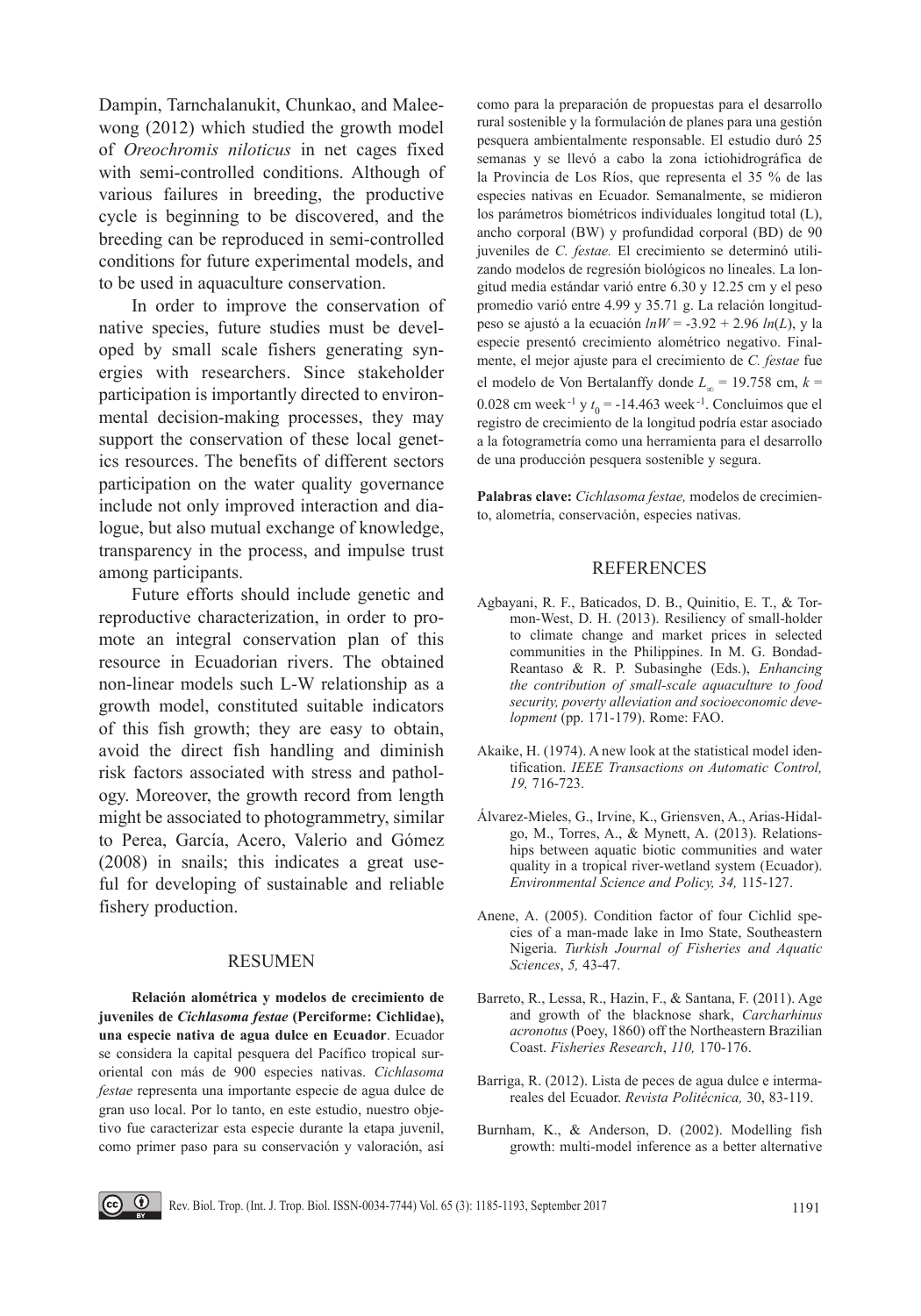to *a priori* using von Bertalanffy equation. *Fish and Fisheries*, *9,* 178-187.

- Canonico, G. C., Arthington, A., McCrary, J. K., & Thieme, M. L. (2005). The effects of introduced tilapias on native biodiversity. *Aquatic Conservation: Marine and Freshwater Ecosystems, 15,* 463-483.
- Chukwuemeka, V. I., Tsadu, S. M., Ayanwale, V. A., Erhabor, O. F. & Falusi, F. M. (2014). Morphometrics of selected fish species from Tagwai Lake, Minna, Niger State, Nigeria. *Advances in Agriculture and Biology, 2,* 140-143.
- Dampin, N., Tarnchalanukit, W., Chunkao, K., & Maleewong, M. (2012). Fish growth model for Nile tilapia (*Oreochromis niloticus*) in wastewater oxidation pond, Thailand. *Procedia Environmental Sciences, 13,* 513-524.
- Dantas, D., de Araújo, A., Fernandes de Oliveira, J., Silva, R., & Costa, J. (2016). Population structure and reproduction of a migratory fish *Leporinus piau* (Characiformes: Anostomidae) in a semiarid tropical reservoir, Brazil. *Revista de Biología Tropical*, *64,*  1369-1381.
- Delgadillo-Calvillo, A., Martinez-Palacios, C., Berruecos-Villalobos, J., Ulloa-Arzivu, R., López-Ordaz, R., & Vazquez-Pelaez, C. (2012). Caracterización de la curva de crecimiento en dos especies de pez blanco *Chirostoma estor, C. promelas* y sus híbridos. *Veterinaria México*, *43,* 113-121.
- Fagbuaro, O., Oso, J. A., Olurotimi, M. B., & Akinyemi, O. (2015). Morphometric and meristic characteristics of *Clarias gariepinus* from controlled and uncontrolled population from Southwestern Nigeria. *Journal of Agriculture and Ecology Research International*, *2,* 39-45.
- Froese, R. (2006). Cube law, condition factor and weight– length relationships: history, meta-analysis and recommendations. *Journal of Applied Ichthyology, 22,* 241-253.
- García, A., Tume, J., & Juárez, V. (2012). Determinación de los parámetros de crecimiento de la Tilapia Nilótica (*Orechromis niloticus*) en un estanque revestido con geomembrana y abastecido con agua de subsuelo. *Ciencia y Desarrollo*, *15*, 47-55.
- Gómez-Ponce, M. A., Granados-Flores, K., Padilla, C., López-Hernández, M., & Núñez-Nogueira, G. (2011). Edad y crecimiento del híbrido de tilapia *Oreochromisiloticus* x *Oreochromisaureus* (Perciformes: Cichlidae) en la represa Zimapán, Hidalgo, México*. Revista de Biología Tropical, 59,* 761-770.
- Gompertz, B. (1825). On the nature of the function expressive of the law of human mortality and on a new model of determining the value of life contingencies. *Philosophical Transactions of the Royal Society B: Biological Sciences, 115*, 515-585.
- González, M., Rodríguez, J., Angón, E., Martínez, A., García, A., & Peña, F. (2016). Characterization of morphological and meristic traits and their variations between two different populations (wild and cultured) of *Cichlasoma festae*, a species native to tropical Ecuadorian rivers. *Archives Animal Breeding, 59*, 435-444.
- Karachle, P. & Stergiou, K. (2012). *Morphometrics and allometry in fishes* (1st ed.). INTECH Open Access Publisher.
- Katsanevakis, S., & Maravelias, C. (2008). Modelling fish growth: multi-model inference as a better alternative to *a priori* using von Bertalanffy equation. *Fish and fisheries, 9,* 178-187.
- Kullander, S. (2003). Family Cichlidae. In R. E. Reis, S. O. Kullander, & C. J. Ferraris, (Eds.), *Check list of the freshwater fishes of South and Central America* (pp. 605-654). Porto: Edipucrs.
- Milatou, N. & Megalofonou, P. (2014). Age structure and growth of bluefin tuna (*Thunnus thynnus, L*.) in the capture-based aquaculture in the Mediterranean Sea. *Aquaculture, 424-425*, 35-44.
- Oni, S. K., Olayemi, J. Y., & Adegboye, J. D. (1983). Comparative physiology of three ecologically distinct fresh water fishes, *Alestes nurse* Ruppell, *Synodontis schall* Bloch and *S. schneider* and *Tilapia zilli Gervais*. *Journal Fish Biology, 22,* 105-109.
- Palacios, S. S. (1995). *Estudio biológico pesquero de la Tilapia Oreochromis aureus en la presa Adolfo López Mateos (El Infiernillo), Michoacán-Guerrero, México* (Tesis de Licenciatura). Universidad Nacional Autónoma de México, México.
- Perea, J., García, A., Acero, R., Valerio, D., & Gómez, G. (2008). A photogrammetric methodology for size measurements: Application to the study of weight-shell diameter relationship in juvenile *Cantareus aspersus* snails. *Journal of Molluscan Studies*, *74,* 209-213.
- Ricker, W. (1975). A motion for the retirement of the von Bertalanffy function. *Canadian Journal of Fisheries and Aquatic Sciences*, *38*, 1128-1140.
- Rodríguez, J., Moya, A., Medina, M., Gómez, J., Perea, P., Merizalde, D., Rodrigez, J., & García, A. (2014). Modelo de crecimiento del *Cichlasoma festae* en ríos ecuatorianos. Resultados preliminares. *Revista Ciencia y Tecnología*, *7,* 41-48.
- Saillant, E., Fostierc, A., Haffrayd, P., Menua, B., Laureaub, S., Thimoniere, J., & Chatain, B. (2003). Effects of rearing density, size grading and parental factors on sex ratios of the sea bass (*Dicentrarchuslabrax L*.) in intensive aquaculture. *Aquaculture, 221,* 183-206.